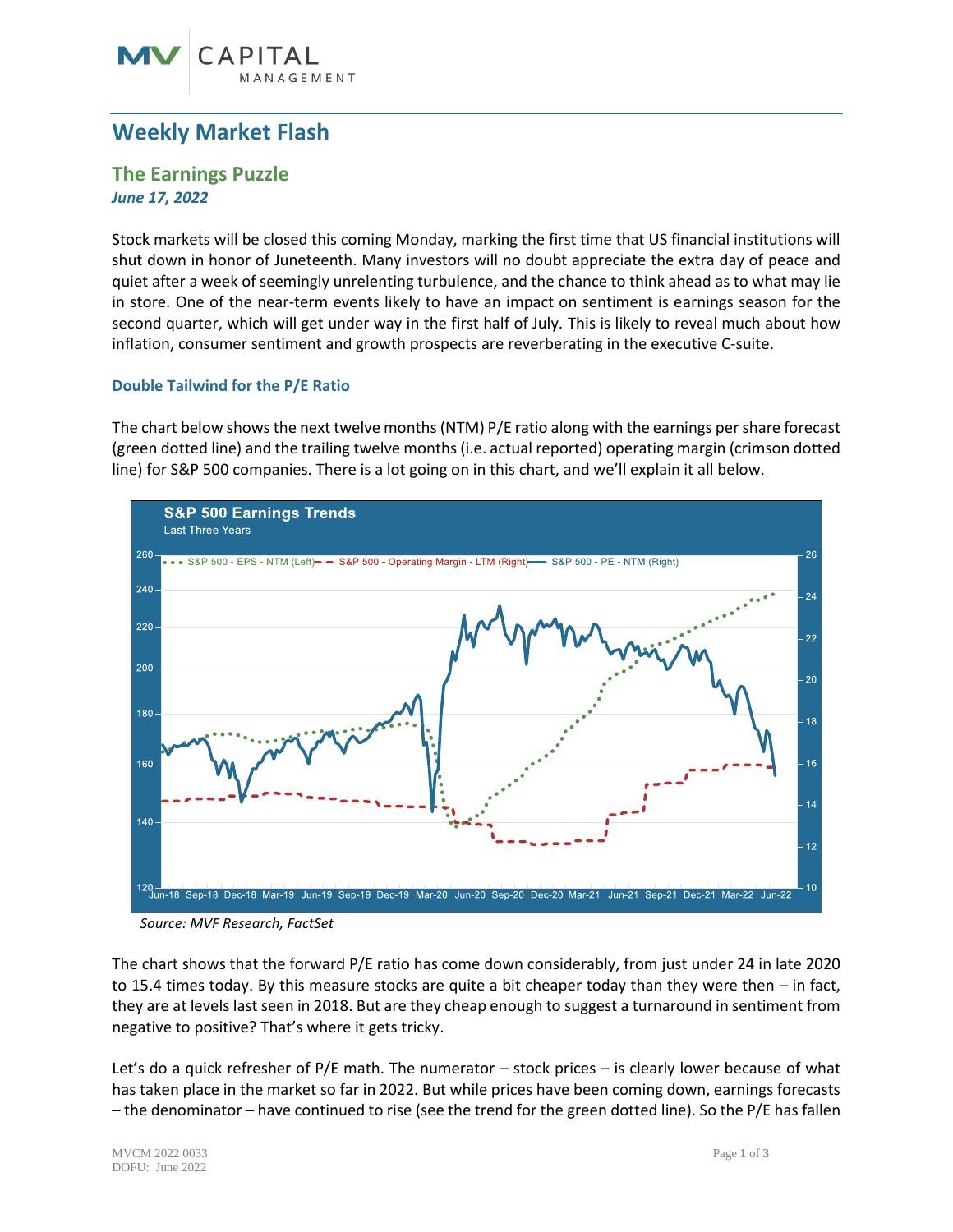

both because of falling share prices and because of rising earnings estimates. It would be great if those rosy earnings estimates would continue indefinitely. There is good reason, though, to think they won't.

#### **Margins Matter**

Profit margins are what everyone will be focusing on with laser-like intensity in the upcoming earnings season. In the above chart, the crimson dotted line shows that operating margins (i.e. operating profits as a percentage of sales) have risen steadily since the pandemic and remain well above their levels in 2018 and 2019. What does this mean? It means that even while dealing with sharp increases in virtually every category of input costs – from raw materials to freight and other logistics costs to labor – companies have been able to more than offset those cost increases by raising their selling prices. If you dig into the profit composition of many companies you will see that they are selling fewer units – for a variety of reasons including disrupted supply chains – but that the unit price at which they are selling is high enough to more than compensate for the lower volumes. As a result, profit margins have remained resilient.

#### **Sentiment Sours**

That resiliency is fragile. Last Friday, while all the attention was focused on the higher-than-expected inflation shown in the Consumer Price Index report, another data point came out courtesy of the University of Michigan Survey of Consumers, an index of consumer sentiment and expectations. This index fell to its lowest recorded value, comparable to the level at the bottom of the 1980 recession. Inflation, it would seem, is now firmly fixed in the minds of US households. That in turn suggests that consumer spending habits are likely to change, with some discretionary categories getting tossed out entirely while families economize on their weekly staples of food, clothing and transport.

It's not entirely clear how much of this change in consumer sentiment is going to show up in the reported numbers as companies discuss their second quarter results. But it is very likely to show up in their forward guidance. As of today, the FactSet analyst consensus for full year 2022 is for earnings per share to grow by more than ten percent. We would frankly be surprised if that estimate is still standing when the Q2 earnings season concludes.

### **Better Here Than There**

The good news is that, as dour as things may look in terms of the current market environment, the US economy still appears to be in vastly better shape than others around the world. The Eurozone has its own set of problems, which we will be discussing in more detail in forthcoming commentaries. China is still stuck in a problem of its own making with the government's refusal to back off from the unrealistic zero-tolerance policy for Covid. It cannot be any fun to be a resident of Shanghai these days.

Those problems do affect us indirectly, but they have a more direct impact on their own citizens. On a relative basis, we expect the US economy to be better equipped to navigate the current troubled seas. Eventually, that means we should expect to come out stronger.

*Masood Vojdani Katrina Lamb, CFA President & CEO Head of Investment Strategy & Research*

Investment Advisory Services offered through MV Capital Management, Inc., a Registered Investment Advisor. MV Financial Group, Inc. and MV Capital Management, Inc. are independently owned and operated.